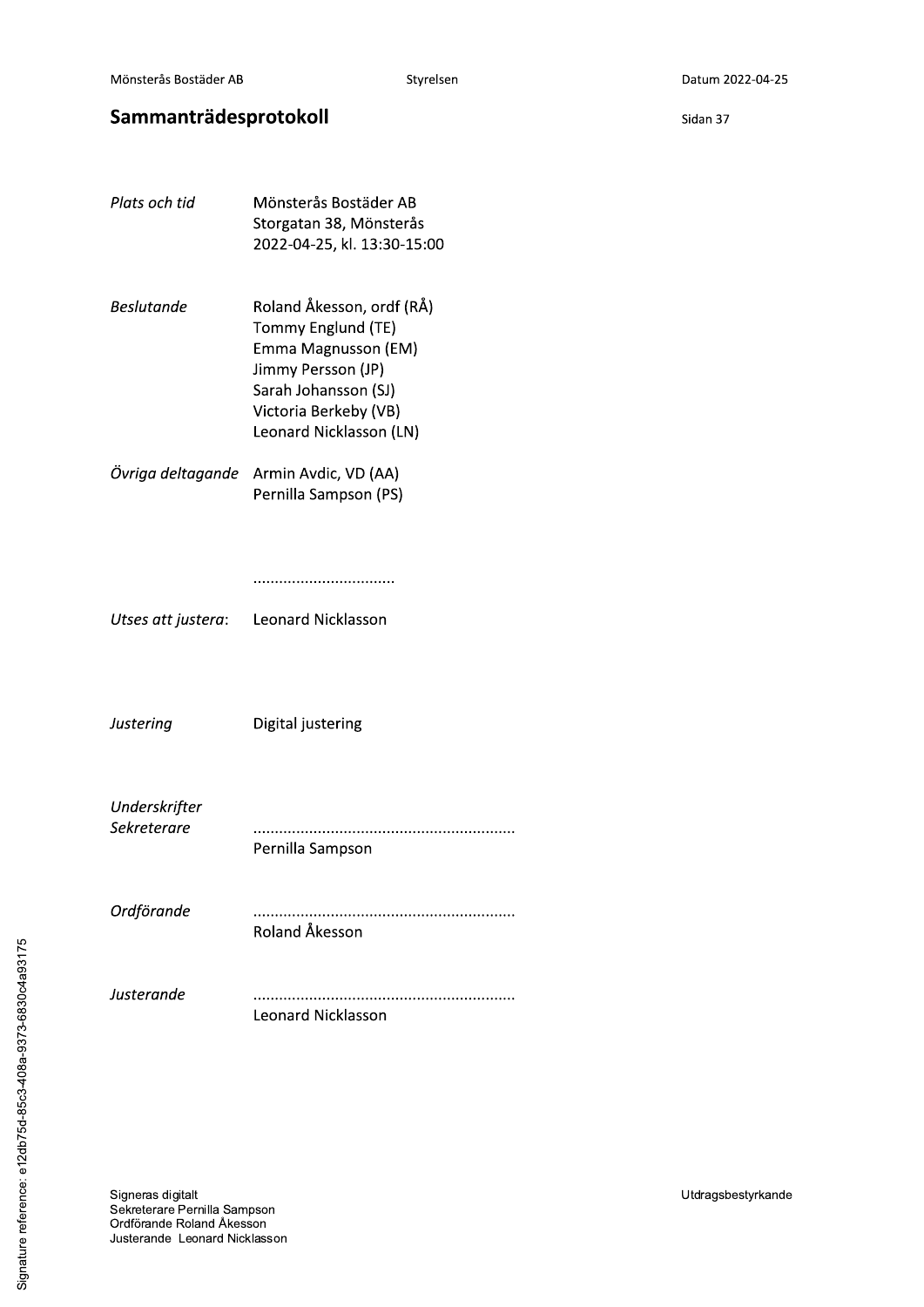Sidan 38

 $§$ 33

## Genomgång av föregående protokoll (2022-03-28)

Styrelsen gick igenom föregående protokoll och det fanns inga återstående ärenden att behandla.

Signeras digitalt<br>Sekreterare Pernilla Sampson Ordförande Roland Åkesson Justerande Leonard Nicklasson Utdragsbestyrkande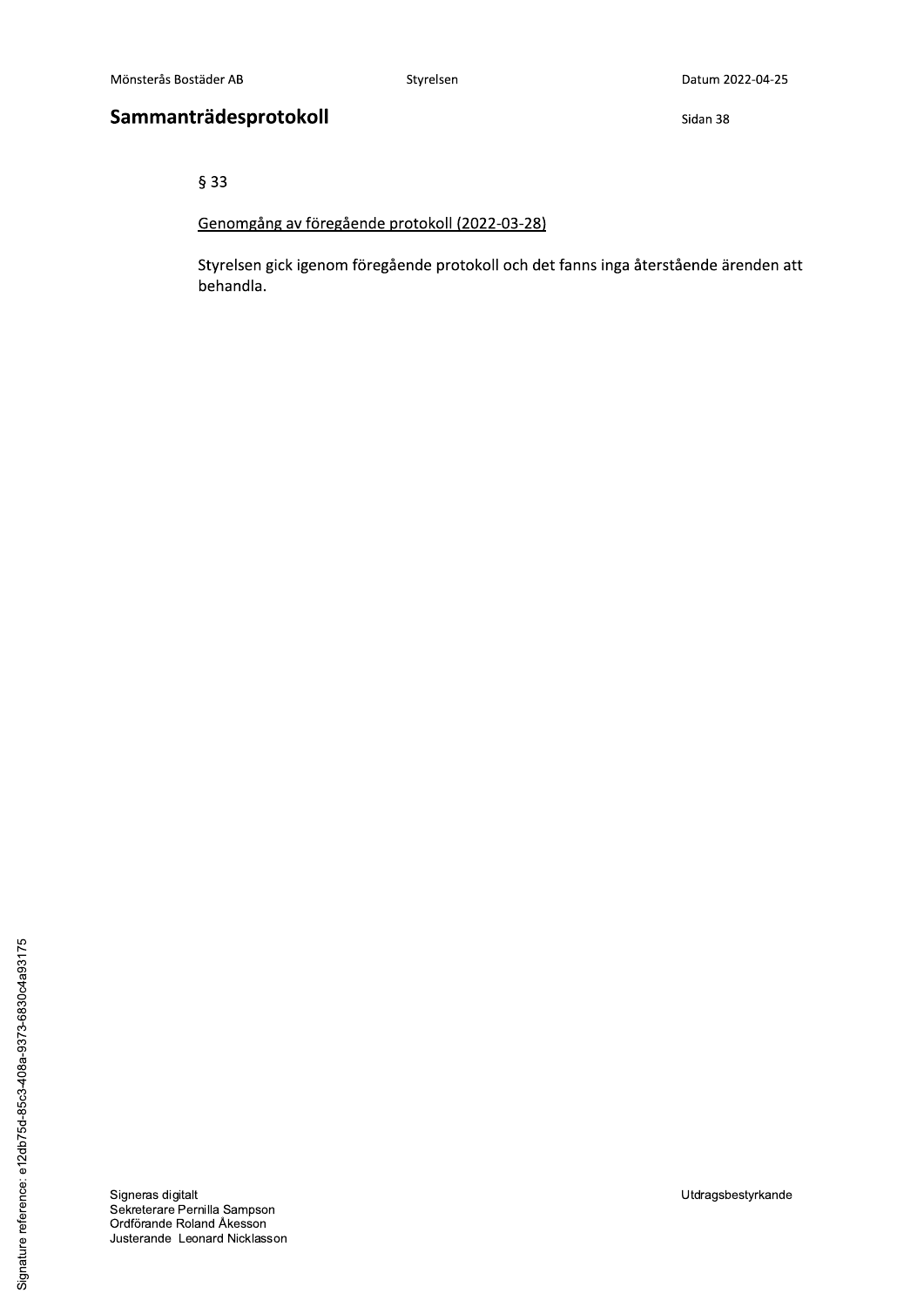Styrelsen

## Sammanträdesprotokoll

Sidan 39

 $§ 34$ 

Rapport över outhyrda lägenheter

AA redovisade statistik över antal lediga lägenheter per april månad 2022 och informerade om genomförda, pågående och planerade åtgärder med rabatter, riktad reklam och marknadsföring.

AA informerade om besked från Mönsterås kommun den 2022-04-20 om eventuellt boende för flyktingar från Ukraina.

Statistik om hur marknadsåtgärder når nya hyresgäster kommer efter genomförd insamling och sammanställning att redovisas till styrelsen.

Styrelsen beslutar

att ta informationen till handlingarna.

Signature reference: e12db75d-85c3-408a-9373-6830c4a93175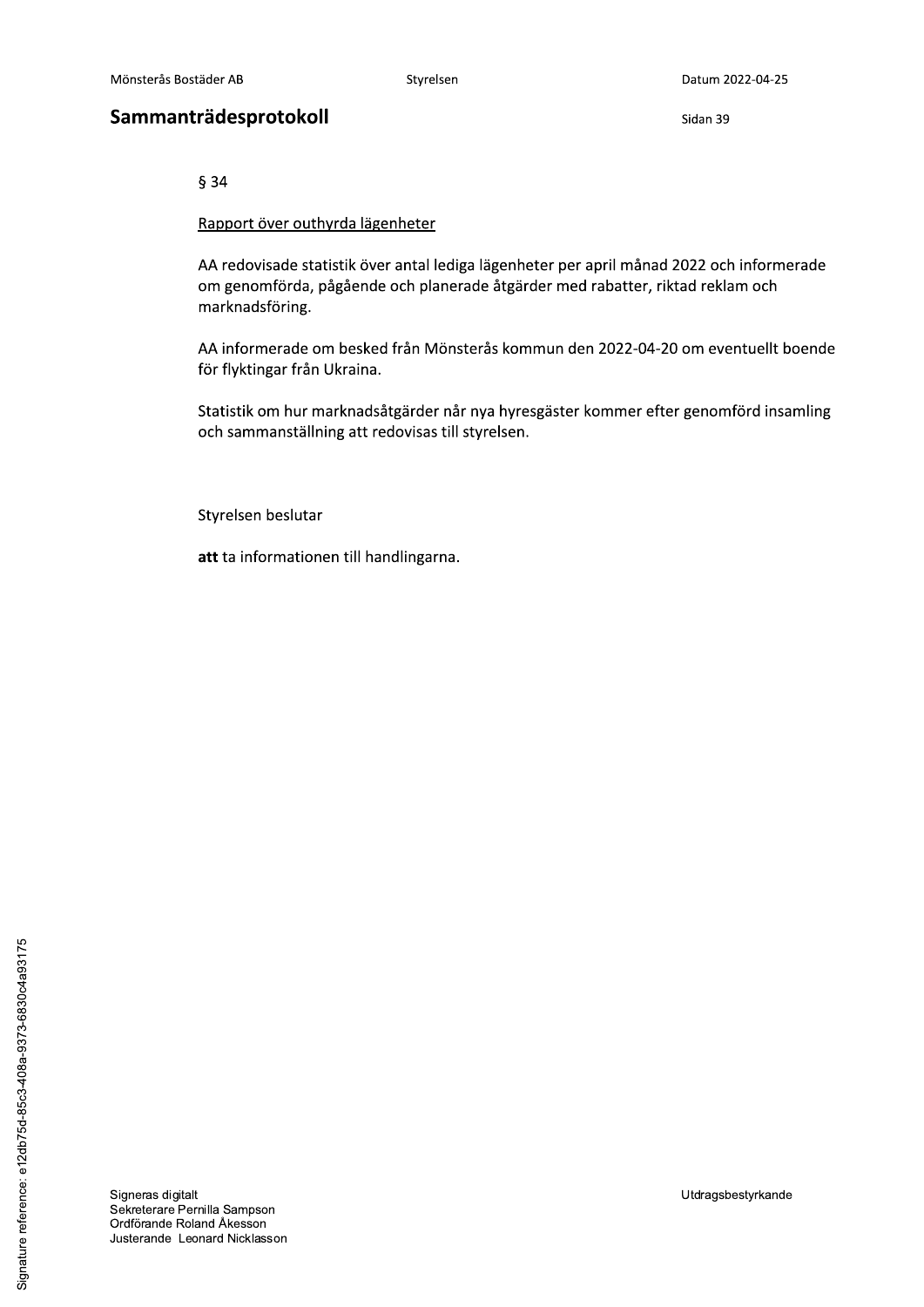Sidan 40

 $§ 35$ 

Redovisning av flyttningsenkäten

AA redovisade flyttstatistiken för april månad 2022.

Styrelsen beslutar

att ta informationen till handlingarna.

Signeras digitalt<br>Sekreterare Pernilla Sampson Ordförande Roland Åkesson Justerande Leonard Nicklasson Utdragsbestyrkande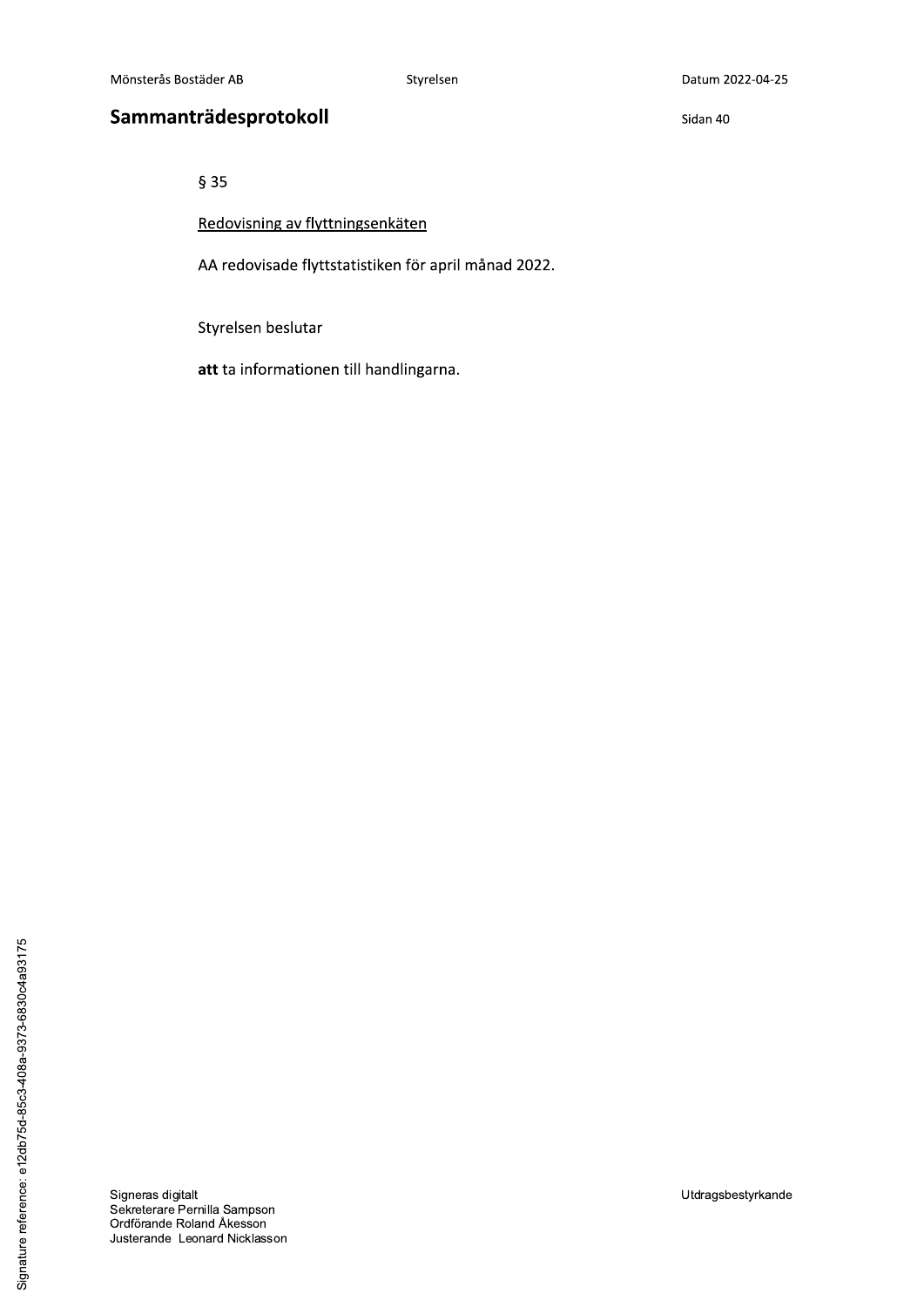$§$ 36

Ekonomiska rapporter

PS redovisade ekonomiska rapporter per 31 mars 2022.

Mönsterås Bostäder AB Styrelsen Datum 202<br> **Sammanträdesprotokoll** Sidan 41<br>
§ 36<br>
<u>Ekonomiska rapporter</u><br>
PS redovisade ekonomiska rapporter per 31 mars 2022.<br>
Resultatet per 31 mars uppgår till - 650 tkr, vilket är 33 tk Resultatet per 31 mars uppgar till - 650 tkr, vilket är 33 tkr längre an budget för perioden.

Budget for hyresintakter har justerats efter hyresforhandlingens utfall for 2022.

Underhållskostnaderna är något lägre jämfört med periodens budget. Planerade underhållsåtgärder kommer utföras och beräknas att ta hela årsbudgeten i anspråk som planerat.

l driftskostnader finns två lagenheter med storre reparationskostnader och forsakringsskada.

Avskrivningskostnaderna är lägre än budget för perioden och berör på när i tiden investeringar aktiveras. Finansiella poster följer budget för perioden.

Efter mars månad är snitträntan 1,06 %, räntebindningstiden är 2,34 år och kapitalbindningen är 2,22 år. Företagets totala upplåning uppgår till 355 000 tkr och räntebindningen regleras genom en kombination av swapavtal samt lån med fast respektive rörlig ränta.

Styrelsen informerades om genomförd omsättning 2022-04-25 av lån på 45 000 000 kr per 2022-06-01.

Styrelsen beslutar

att ta informationen till handlingarna.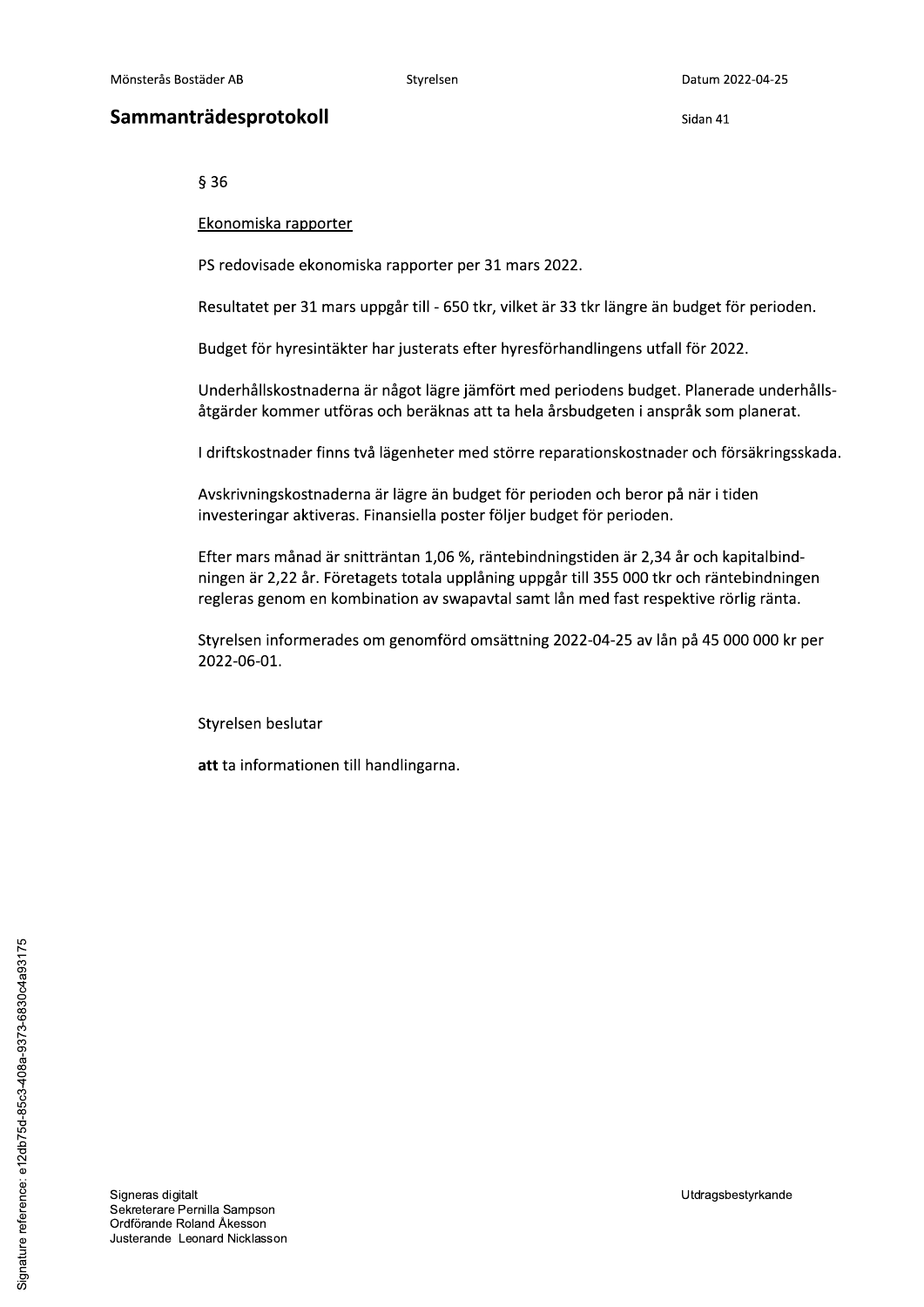Sidan 42

 $§ 37$ 

VD informerar

AA informerade styrelsen om

- $\mathbf{1}$ . Kommunala projekt
- Avtal är klart för lokalen Måsen och utbyggnad av Skepparvägen 13.
- Förslag till avtal för nytt LSS-boende överlämnas till kommunen under senvåren 2022. Boendet beräknas vara klart under 2024.
- $2.$ Större projekt, uppföljning
- · Markarbete pågår för nya hissarna på Älgerumsvägen 22 och nybyggnationen i Timmernabben.
- Slutbesiktning i Oknebäck genomfördes den 25 april utan större anmärkningar.
- Hyresgästerna är informerade om byggnation av solceller på Jacobs Gränd 1. Byggmöte nr 2 ägde rum förra veckan. Byggställningar är uppställda och arbetet startar under vecka 17.
- Skalskydd/portkoder på Allégatan 2 och 4 samt Älgerumsvägen 26 är klara. På Storgatan 87 och 89, Blomstermåla, är arbetet på gång med installation av skalskydd och portkoder.
- Det har varit en mindre balkongbrand på Idrottsgatan 17.
- Trygghetsbesiktning sker i Pionjären den 23-24 maj. Målet är trygghetscertifiering av området.

## $3.$ Sveriges Allmännytta

- · Förslag om moms på hyresbeloppet. Europeiska kommissionen har presenterat ett förslag som ger medlemsstaterna större frihet att fastställa skattesatser för moms. Det öppnar för en låg moms på bostadshyror på sikt.
- Diskussioner pågår om förändring av LOU (Lag om offentlig upphandling)
- Hyresförhandlingarna för 2022 för kommunala bostadsbolag är klara. Snitthöjning för 2022 är 1,72%. Den lägsta höjningen 2022 blev 0,75%.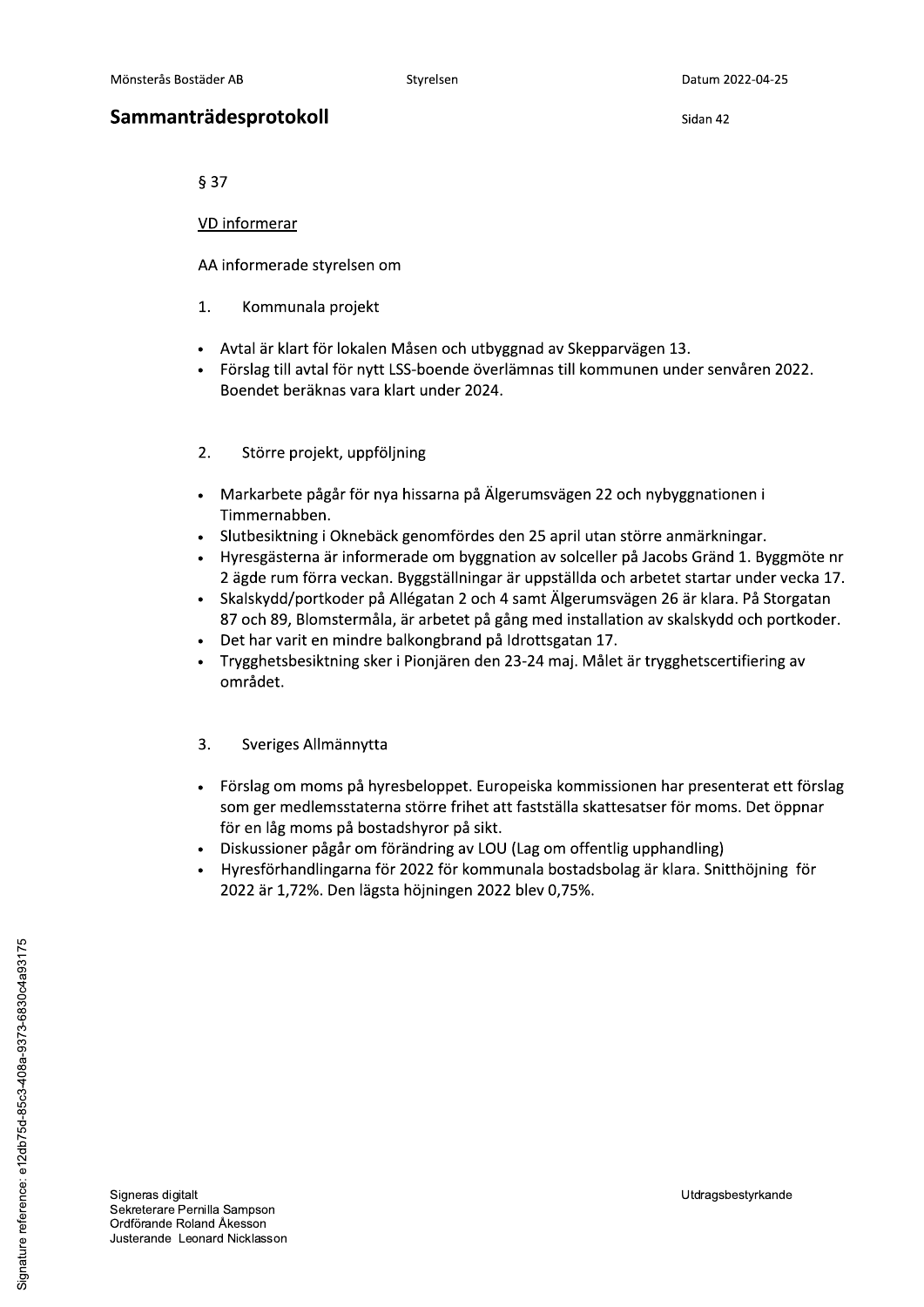Sidan 43

- $\overline{4}$ . Trepartssamtal för Sveriges Allmännytta, Fastighetsägarna och Hyresgästföreningen
- Överenskommelse gällande de årliga hyresförhandlingarna offentliggörs i början av maj  $\bullet$ månad. Underlag som bygger på överenskommelsen (såsom systematisk hyressättning, förvaltningskvalitet och offentlig hyresstatistik) erhålls under senvåren 2022.
- 5. Personal
- Rekrytering av chef för fastighetsskötsel och fastighetsservice är klar. Fredrik Ottosson börjar den 2 maj 2022.
- Rekrytering av sommarvikarier är klar.
- Annons är ute för rekrytering gällande tjänsten som Fastighetsutvecklare.
- 6. Löneöversyn 2022
- · De nya lönerna betalas ut med majlönen 2022.

Styrelsen beslutar

att ta informationen till handlingarna.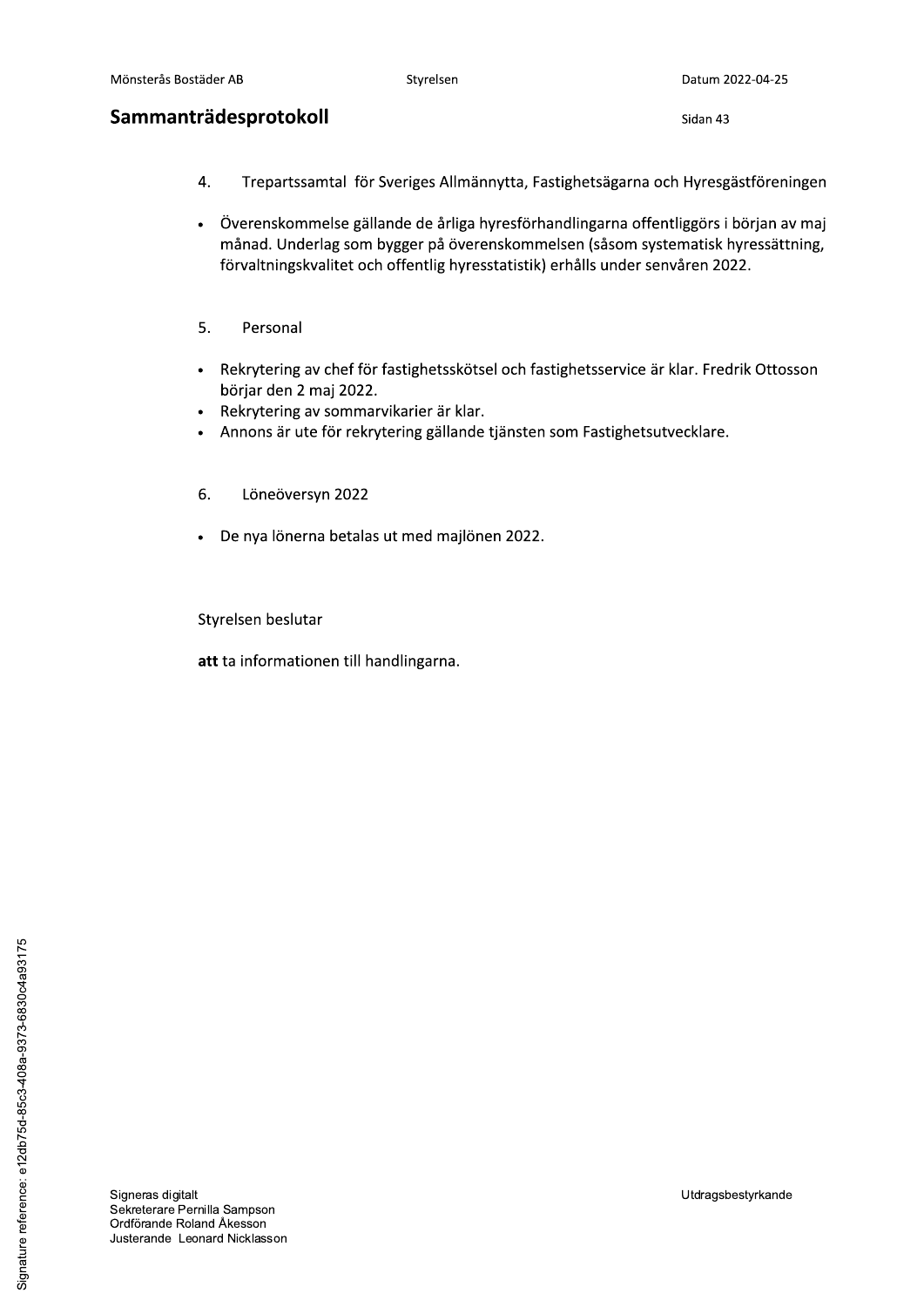$§ 38$ 

Mönsterås Bostäder AB Styrelsen Datum 202<br> **Sammanträdesprotokoll** Sidan 44<br>  $\frac{6}{3}$  38<br>
<u>Upphandlingspolicy, Riktlinier för upphandling och Riktlinier för direktupphand</u><br>
AA och PS redovisar förslag till uppdatering av<br> <u>Upphandlingspolicy, Riktlinjer for upphandling och Riktlinjer for direktupphandling</u>

AA och PS redovisar förslag till uppdatering av

- Upphandlingspolicy<br>• Riktlinjer för upphar
- Riktlinjer för upphandling<br>• Riktlinjer för direktupphar
- Riktlinjer för direktupphandling

Styrelsen beslutar

<mark>att</mark> anta Upphandlingspolicy, Riktlinjer for upphandling och Riktlinjer for direktupphandling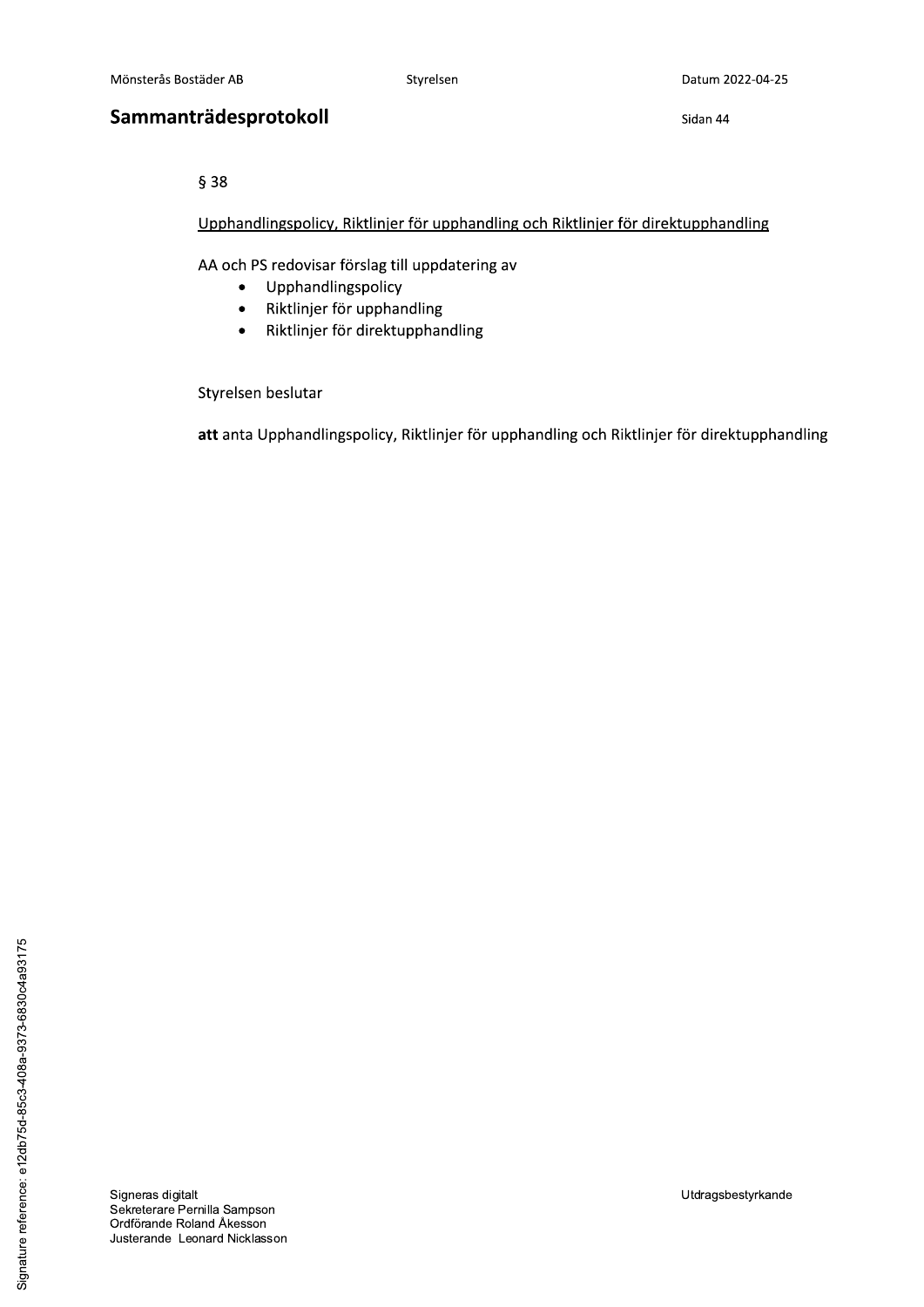Sidan 45

 $§$ 39

Nybyggnation i Fliseryd - Avrop ramavtal alternativt egen upphandling

Arbetet med nybyggnation fortlöper enligt plan. Situationskarta är framtagen. Arbetet med detaljplanen pågår. Samråd sker under våren, granskning under hösten och antagande strax innan årsskiftet 2022. Dagvattenutredning blir klar i juni 2022. Förfrågan gällande leveransdatum och pris pågår.

Avrop på ramavtal alternativt egen upphandling undersöks och information kommer att fortlöpande ges till styrelsen.

Styrelsen beslutar

att ta informationen till handlingarna.

att ge styrelsens beredning mandat att avropa på ramavtal senast 2022-05-31. Styrelsens beredning ska före avropet först ge information till styrelsen för eventuella synpunkter från ledamöterna.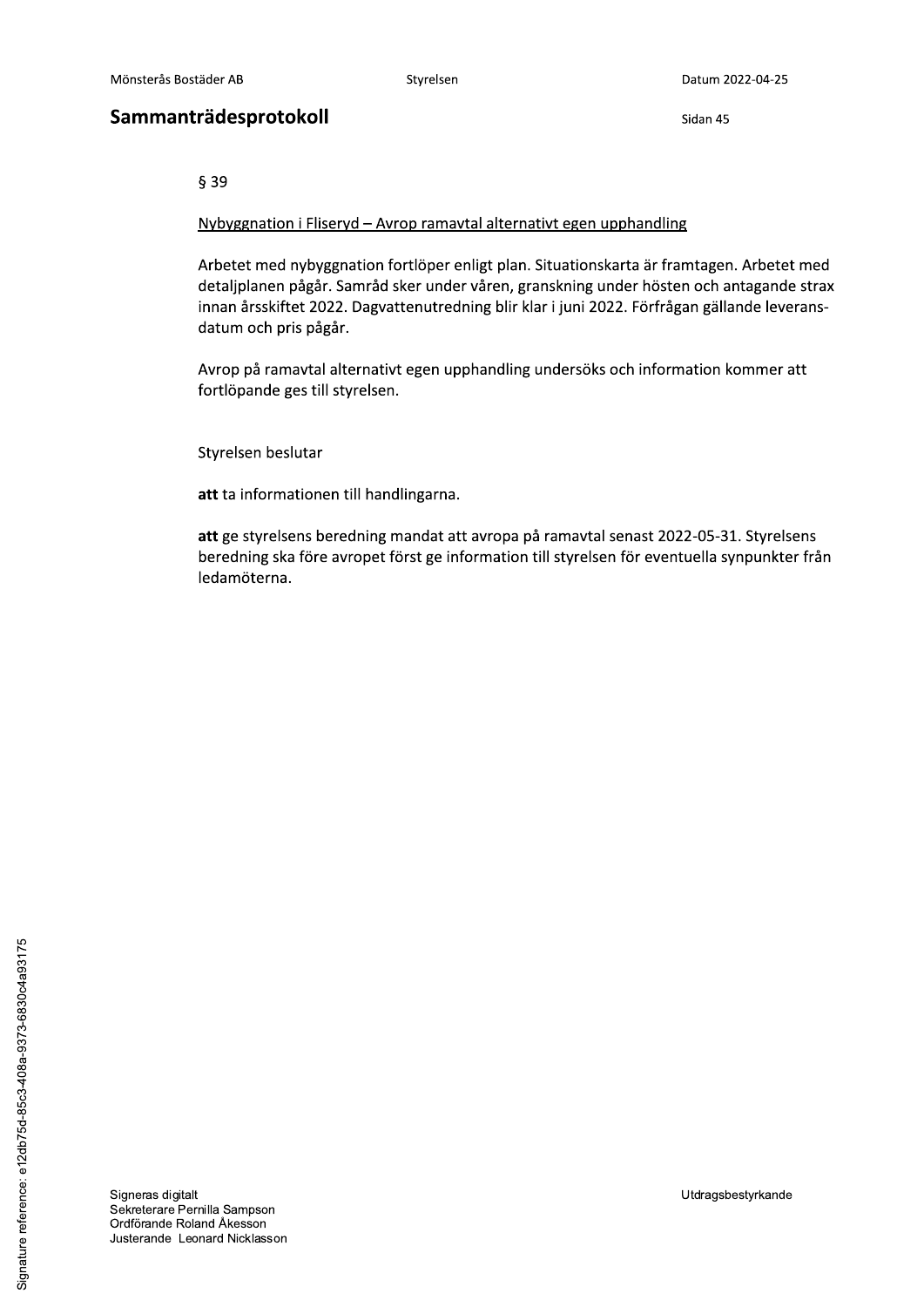Sidan 46

 $§$  40

Övriga frågor

Attest- och utanordningsinstruktion uppdateras med attesträtt för Thomas Pettersson och Fredrik Ottosson.

Kundenkät via AktivBo pågår och resultat kommer att erhållas under juni och redovisas för styrelsen efter sommaren.

Styrelsen beslutar

att anta uppdaterad Attest- och utanordningsinstruktion

att ta informationen till handlingarna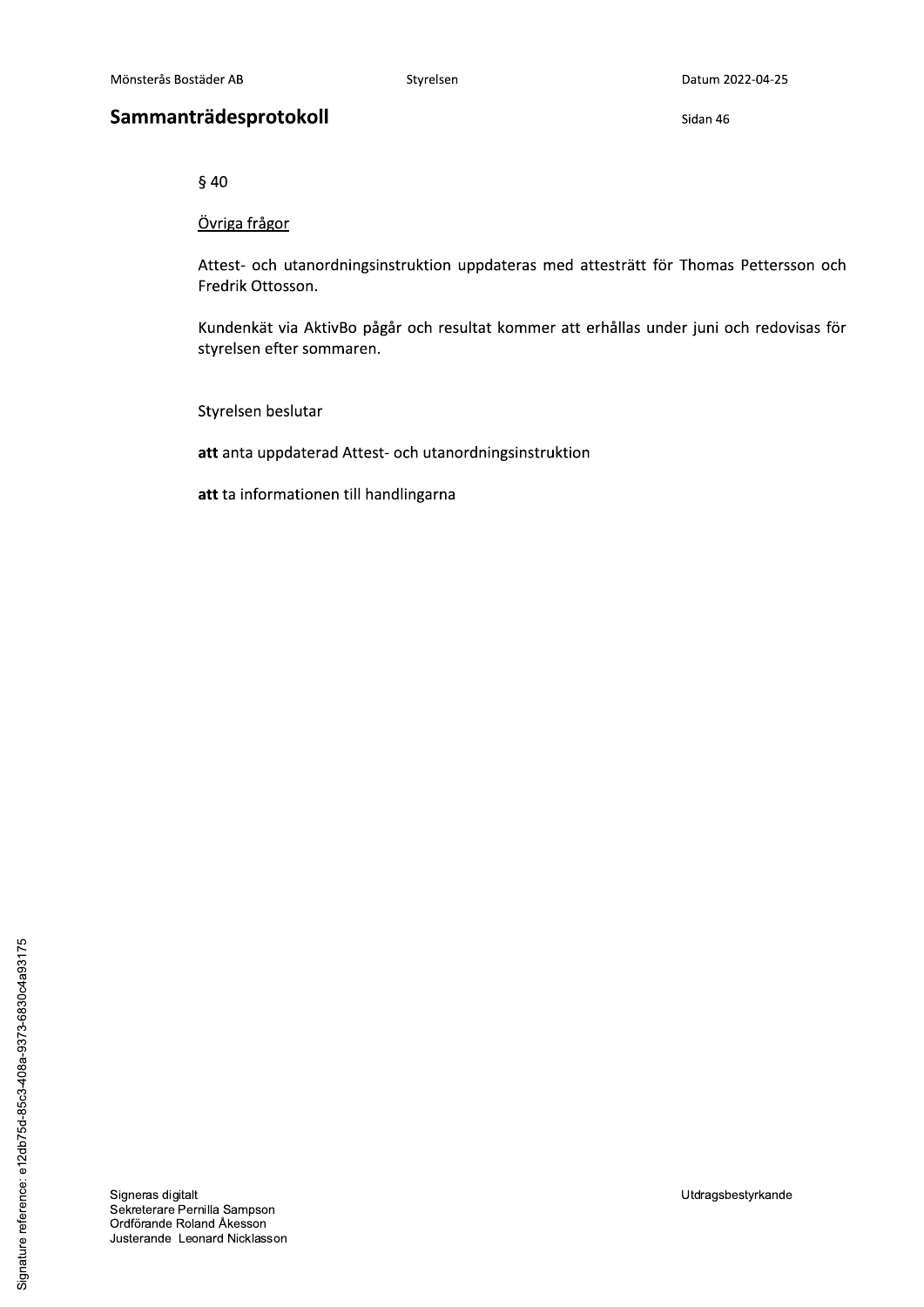Sidan 47

 $§41$ 

Nästa styrelsemöte

Nästa styrelsemöte är måndag 2022-05-30, kl 14:30, Mönsterås.

Signeras digitalt<br>Sekreterare Pernilla Sampson<br>Ordförande Roland Åkesson Justerande Leonard Nicklasson

Utdragsbestyrkande